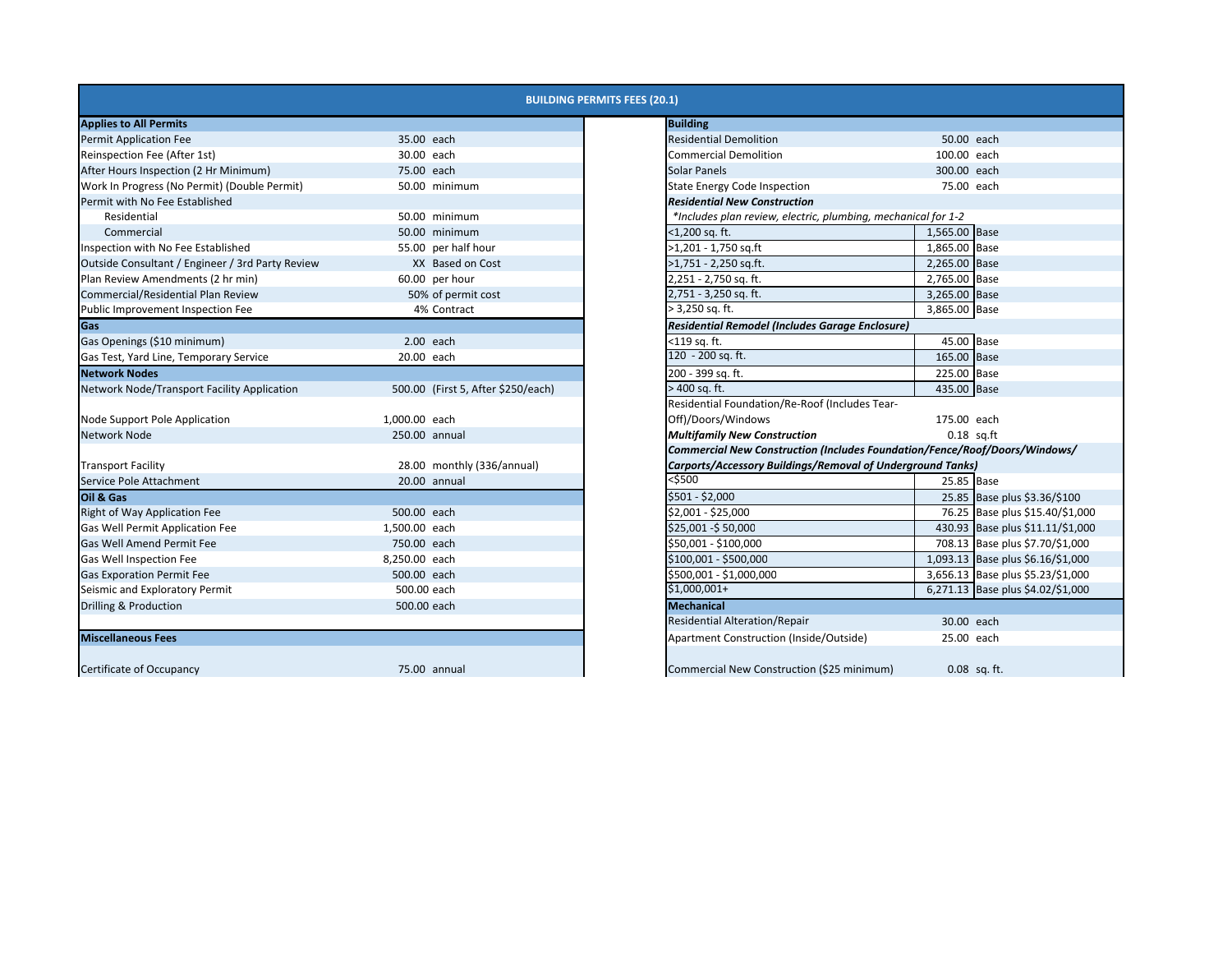| Contractor Registration (Expire on 12/31)              |                                  |                                                    |                       |
|--------------------------------------------------------|----------------------------------|----------------------------------------------------|-----------------------|
| Electrical/Plumbing - licensed by state or master      |                                  |                                                    |                       |
| contractor                                             | 100.00 annual                    | <b>Exhaust Fans (Commercial)</b>                   | 9.00 each             |
| Moving Building/Cargo Shipping, Temp Construction/Real |                                  |                                                    |                       |
| <b>Estate Sales Office</b>                             | 100.00 each                      | Vent Hood Fire Suppression (Commercial)            | 35.00 each            |
| HUD Manufactured Housing Park/Recreational Vehicle     |                                  |                                                    |                       |
| Park Application                                       | 350.00 each                      | Equipment Regulated by Code                        | XX Based on Valuation |
| HUD Manufactured Housing Park/Recreational Vehicle     |                                  |                                                    |                       |
| Park License                                           | 175.00 annual                    | <b>Electrical</b>                                  |                       |
| Antenna Facilities (residential)                       | 100.00 annual                    | <b>Commercial or Residential Remodel or Add on</b> |                       |
| Antenna Facilities (commercial)                        | 300.00 annual                    | Re-Wire, Panel, Generator                          | 90.00 each            |
| <b>Signs</b>                                           |                                  | Temporary Pole, Temporary Power, Inspection for    | 25.00 each            |
| Free standing, Monument, Wall, Projection, Roof Signs  | 60.00 each                       | Pools/Spas/Hot Tubs                                | 50.00 each            |
| Sign (Each Side) (\$25 minimum)                        | 1.00 sq. ft (each side)          | <b>Plumbing</b>                                    |                       |
| Portable Signs (15 day permit) (4/year)                | 30.00 each                       | Commercial or Residential Remodel or Add on        |                       |
|                                                        |                                  | Plumbing Fixtures (Hose Bibs, Sink, Washer Box,    |                       |
| Banners, Pennants, Flags, Inflatable Objects, Grand    |                                  | Lavatory, Stool, Shower/Tub Shower, Wet Bar,       |                       |
| Opening Only or Special Events                         | 50.00 each                       | Rainwater Systems) (\$35 minimum)                  | 8.00 each             |
|                                                        |                                  | Water Heater, Water Service, Yard Service, Sewer   |                       |
|                                                        |                                  | Main, Sewer Vent, Manhole (Apartments per          |                       |
| <b>Weekend Builders Advertising</b>                    | 100.00 year                      | Building)                                          | 20.00 each            |
|                                                        |                                  | Water Piping Repair, Plumbing Drain/Vent Repair,   |                       |
| <b>Public Improvement Construction</b>                 |                                  | Mobile Home Space, Recreational Vehicle Space      | 30.00 each            |
| Floodplain Development                                 | 50.00 each                       | Lawn Sprinkler System/Back Flow Preventor          | 50.00 each            |
| Drive Approach (\$20 minimum)                          | 10.00 Per 12'                    | <b>Interceptors or Grease Traps</b>                | 40.00 each            |
| Curb and Gutter / Sidewalks (\$20 minimum)             | 0.03 linear ft.                  | One Bedroom Efficency (Apartments)                 | 35.00 each            |
| <b>Grading Fill or Excavation</b>                      | 25.00 Base plus \$10/100 cu. Yd. | 2+ Bedroom (Apartments)                            | 45.00 each            |

| 0 annual                     |
|------------------------------|
|                              |
| 0 each                       |
|                              |
| 0 each                       |
|                              |
| 0 annual                     |
| 0 annual                     |
| 0 annual                     |
|                              |
|                              |
| 0 each                       |
| 0 sq. ft (each side)         |
| 0 each                       |
|                              |
|                              |
| 0 each                       |
|                              |
|                              |
| 0 year                       |
|                              |
|                              |
|                              |
| 0 each                       |
| 0 Per 12'                    |
| 3 linear ft.                 |
| 0 Base plus \$10/100 cu. Yd. |
|                              |

## **PLANNING & ZONING FEES (20.2)**

| <b>Zoning Fees</b>                            |               | <b>Subdivision &amp; Development Fees</b>        |                      |
|-----------------------------------------------|---------------|--------------------------------------------------|----------------------|
| Variance Request to BAA                       | 250.00 each   | Tarrant County Filing Fees (\$100 minimum)       | $2.00$ page          |
|                                               |               | Re-plats and Vacating Plats (Preliminary, Final, |                      |
| Zoning Verification Letter                    | 35.00 each    | Vacating or Amending Plat)                       | 150.00 each          |
| <b>Special Use Permit</b>                     | 250.00 each   | <b>Plats</b>                                     |                      |
| Special Exception (Attached Carport, Antenna) | 50.00 each    | Preliminary Plats                                | 300.00 each          |
| Vacation of Easement/Street/Alley             | 100.00 each   | Final Plats                                      | 300.00 each          |
| <b>Engineer Review</b>                        |               | <b>Filing, Processing and Review Fee</b>         |                      |
| Preliminary                                   | 1,000.00 each | Filing, Processing and Review Fee                | 750.00 Base + 3/acre |
| Final                                         | 2.500.00 each | Residential (whichever is greater)               | 100.00 acre/lot      |
| <b>MUOD Application / Site Plan</b>           | 150.00        | Commercial (whichever is greater)                | $100.00$ acre/lot    |
| Publication of ZoningOrdinance                | 25.00 page    |                                                  | 250.00 <5 acres      |
| Publication of Landscape/Sign Ordinance       | 10.00 page    | Planned Development Review Fee + Engineer Fee    | $500.00 > 5$ acres   |
| Publication of Zoning Map (8.5" X 11")        | 5.00 page     |                                                  |                      |

| <b>Subdivision &amp; Development Fees</b>        |             |                      |
|--------------------------------------------------|-------------|----------------------|
| Tarrant County Filing Fees (\$100 minimum)       |             | $2.00$ page          |
| Re-plats and Vacating Plats (Preliminary, Final, |             |                      |
| Vacating or Amending Plat)                       | 150.00 each |                      |
| <b>Plats</b>                                     |             |                      |
| <b>Preliminary Plats</b>                         | 300.00 each |                      |
| <b>Final Plats</b>                               | 300.00 each |                      |
| <b>Filing, Processing and Review Fee</b>         |             |                      |
| Filing, Processing and Review Fee                |             | 750.00 Base + 3/acre |
| Residential (whichever is greater)               |             | 100.00 acre/lot      |
| Commercial (whichever is greater)                |             | 100.00 acre/lot      |
|                                                  |             | $250.00 < 5$ acres   |
| Planned Development Review Fee + Engineer Fee    |             | $500.00 > 5$ acres   |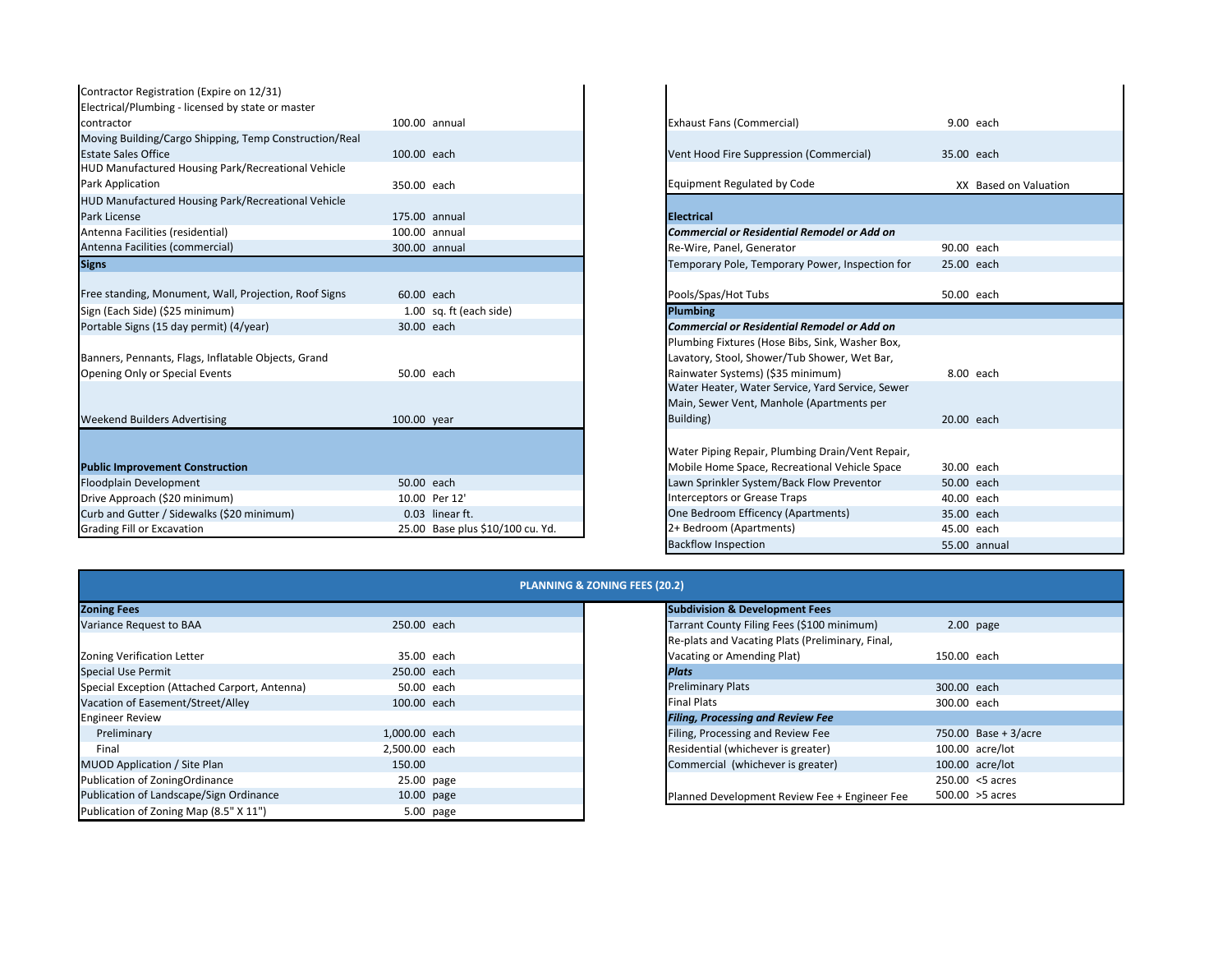| <b>OPERATIONAL &amp; HEALTH &amp; SANITATION FEES (20.3)</b> |  |
|--------------------------------------------------------------|--|
|                                                              |  |

| <b>Mobile Units</b>                |             |
|------------------------------------|-------------|
| Prepackaged Food Only              | 150.00 each |
| Open and/or Food Prep & Push Carts | 250.00 each |
| <b>Adjunct Operation</b>           |             |
| $< 5,000$ sq. ft                   | 150.00 each |
| $> 5,000$ sq. ft                   | 200.00 each |
| <b>Solicitations</b>               |             |
| Peddler/Itinerant Merchant/Vendor  | 150.00 each |
| <b>Catering Operation</b>          | 250.00 each |
| <b>Food Court</b>                  | 200.00 each |
| Commissary                         |             |
| No Food Prep                       | 150.00 each |
| With Food Prep                     | 200.00 each |
| Charitable                         | $0.00$ each |
| Plan Review                        |             |
| 501 - 3,000 sq. ft.                | 50.00 each  |
| $> 3,000$ sq. ft.                  | 100.00 each |

| <b>Health and Sanitation</b>       |             | <b>Other</b>                                            |
|------------------------------------|-------------|---------------------------------------------------------|
| <b>Mobile Units</b>                |             | <b>Operational</b>                                      |
| Prepackaged Food Only              | 150.00 each | <b>Recreational Facility License</b>                    |
| Open and/or Food Prep & Push Carts | 250.00 each | <b>Occupation Tax (Machine)</b>                         |
| <b>Adjunct Operation</b>           |             | Tent/Outdoor Sales Event                                |
| $< 5,000$ sq. ft                   | 150.00 each | Special Event Permit                                    |
| $> 5,000$ sq. ft                   | 200.00 each | Special Event Permit (Charitable)                       |
| <b>Solicitations</b>               |             | Garage Sale                                             |
| Peddler/Itinerant Merchant/Vendor  | 150.00 each | <b>TABC</b>                                             |
| <b>Catering Operation</b>          | 250.00 each | Permit Fee                                              |
| <b>Food Court</b>                  | 200.00 each | <b>Mixed Beverage Permits</b>                           |
| Commissary                         |             | <b>Boards &amp; Commission Fees</b>                     |
| No Food Prep                       | 150.00 each | Board of Adjustment and Appeals                         |
| With Food Prep                     | 200.00 each | Civil Penalty                                           |
| Charitable                         | $0.00$ each | Proven Homestead                                        |
| <b>Plan Review</b>                 |             | Not Proven Homestead                                    |
| 501 - 3,000 sq. ft.                | 50.00 each  | <b>Motor Vehicle Junkyard</b>                           |
| $> 3,000$ sq. ft.                  | 100.00 each | $> 1$ acre                                              |
|                                    |             | $<$ 1 acre                                              |
|                                    |             | <b>Mobile Home/Recreational Vehicle Lot Inspections</b> |
|                                    |             | <b>Inspection Fee</b>                                   |
|                                    |             | Inspection Fee Per Space                                |
|                                    |             | <b>Valet Parking</b>                                    |
|                                    |             | First 2                                                 |
|                                    |             | <b>Each Additional</b>                                  |
|                                    |             | <b>House No Painting (Curb/Driveway)</b>                |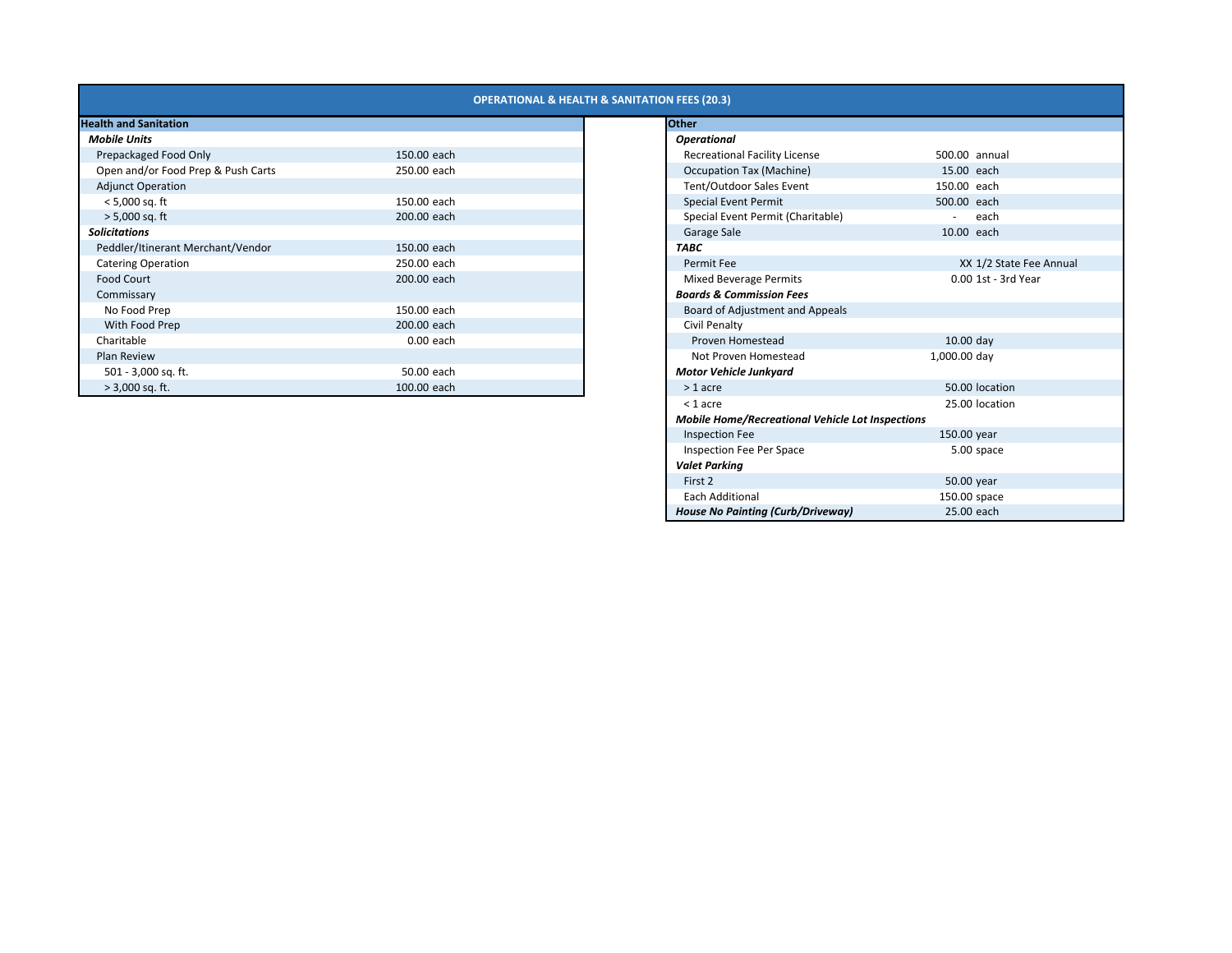| <b>WATER &amp; SEWER FEES (20.4)</b> |                                              |                |                  |  |  |  |
|--------------------------------------|----------------------------------------------|----------------|------------------|--|--|--|
|                                      | <b>Water Connection Fees</b>                 |                |                  |  |  |  |
|                                      | 1" water tap unimproved street (1)           | 890.00 each    |                  |  |  |  |
|                                      |                                              |                |                  |  |  |  |
|                                      | 1 1/2" water tap unimproved street (2)       | 1,070.00 each  |                  |  |  |  |
|                                      | 2" water tap unimproved street (3)           | 1,400.00 each  |                  |  |  |  |
|                                      | 1" water tap paved street (1)                | 1,790.00 each  |                  |  |  |  |
|                                      | 1 1/2" water tap paved street (2)            | 2,040.00 each  |                  |  |  |  |
|                                      | 2" water tap paved street (3)                | 2,260.00 each  |                  |  |  |  |
|                                      | Branches, for each 3/4" branch Add           | 85.00 each     |                  |  |  |  |
|                                      | Branches, for each 1" branch Add             | 110.00 each    |                  |  |  |  |
|                                      | Taps Over 2"                                 |                | XX Based on Cost |  |  |  |
|                                      | <b>Sewer Connection Fees</b>                 |                |                  |  |  |  |
|                                      | 4" sewer tap unimproved street (1)           | 1,000.00 each  |                  |  |  |  |
|                                      | 6" sewer tap unimproved street (2)           | 1,200.00 each  |                  |  |  |  |
|                                      | 8" sewer tap unimproved street (3)           | 1,400.00 each  |                  |  |  |  |
|                                      | 4" sewer tap street (dirt) street (1)        | 1,600.00 each  |                  |  |  |  |
|                                      | 6" sewer tap street (dirt) street (2)        | 1,800.00 each  |                  |  |  |  |
|                                      | 8" sewer tap street (dirt) street (3)        | 2,000.00 each  |                  |  |  |  |
|                                      | 4" sewer tap paved alley / street street (1) | 4,000.00 each  |                  |  |  |  |
|                                      | 6" sewer tap paved alley / street street (2) | 6,000.00 each  |                  |  |  |  |
|                                      | 8" sewer tap paved alley / street street (3) | 10,000.00 each |                  |  |  |  |
|                                      | <b>Meter Set Fees</b>                        |                |                  |  |  |  |
|                                      | $3/4$ " (1)                                  | 300.00 each    |                  |  |  |  |
|                                      |                                              |                |                  |  |  |  |
|                                      | 1" (2)                                       | 475.00 each    |                  |  |  |  |
|                                      | $11/2$ " (3)                                 | 1,050.00 each  |                  |  |  |  |
|                                      | 2''(4)                                       | 1,125.00 each  |                  |  |  |  |
|                                      | 3''(5)                                       | 1,300.00 each  |                  |  |  |  |
|                                      | 4" (6)                                       | 1,800.00 each  |                  |  |  |  |
|                                      | 6" (7)                                       | 3,800.00 each  |                  |  |  |  |
|                                      | <b>Sewer Tie On Fees</b>                     |                |                  |  |  |  |
|                                      | 4" (1)                                       | 150.00 each    |                  |  |  |  |

6"

8"

300.00 each

450.00 each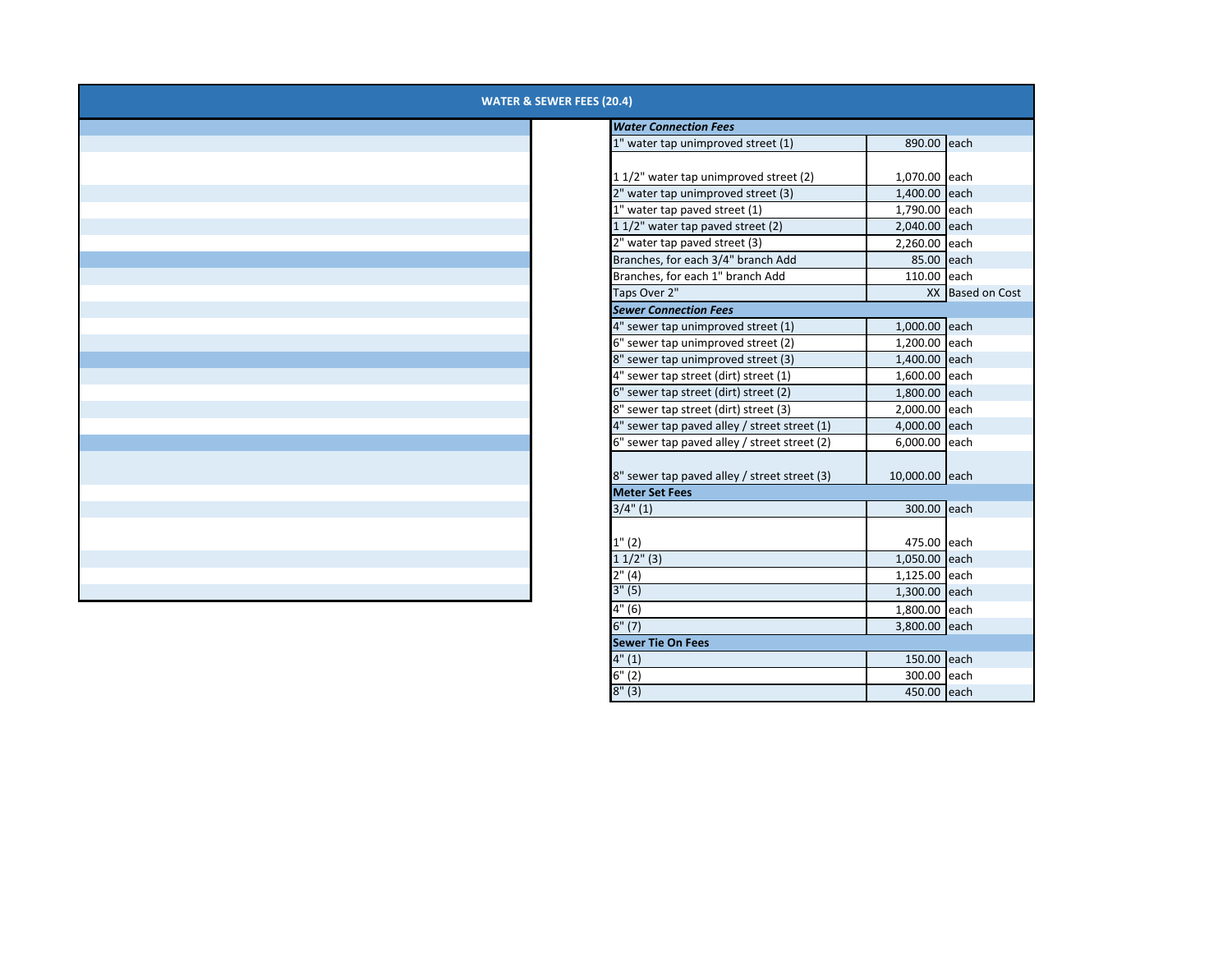| <b>WATER FORT WORTH IMPACT FEES (20.7)</b> |                 |                |                                     |                |                |                 |            |
|--------------------------------------------|-----------------|----------------|-------------------------------------|----------------|----------------|-----------------|------------|
|                                            | <b>WIMP3/4"</b> | WIMP1"         | <b>WIMP11/2"</b>                    | WIMP2"         | WIMP3"         | WIMP4"          | WIMP6"     |
|                                            | 3/4"            | 1 <sup>n</sup> | 11/2"                               | 2 <sup>n</sup> | 3 <sup>n</sup> | 4 <sup>''</sup> | 6"         |
| $1A(1) - 7/2/91$                           | 251.70          | 440.48         | 1,006.80                            | 1,761.90       | 4,027.20       | 7,047.60        | 16,108.80  |
|                                            |                 |                |                                     |                |                |                 |            |
| 1B(2) - 10/1/91                            | 293.65          | 513.89         | 1,174.60                            | 2,055.55       | 4,698.40       | 8,222.00        | 18,793.60  |
| $1C(3) - 6/5/93$                           | 335.60          | 587.30         | 1,342.40                            | 2,349.20       | 5,369.60       | 9,396.80        | 21,478.40  |
| $2(4) - 6/4/96$                            | 356.00          | 594.52         | 1,185.48                            | 1,897.48       | 3,560.00       | 5,934.52        | 11,865.48  |
| $3(5) - 6/4/99$                            | 356.00          | 594.52         | 1,185.48                            | 1,897.48       | 3,560.00       | 5,934.52        | 11,865.48  |
| 4 (6) - 6/05/04                            | 372.05          | 621.32         | 1,238.93                            | 1,983.03       | 3,720.50       | 6,202.07        | 12,400.43  |
| $5(7) - 1/6/06$                            | 644.00          | 1,075.00       | 2,145.00                            | 3,433.00       | 7,515.00       | 13,524.00       | 30,055.00  |
| 6A (8) - 12/31/06                          | 782.00          | 1,306.00       | 2,604.00                            | 4,168.00       | 9,126.00       | 16,422.00       | 36,496.00  |
| 6B (9) - 12/31/07                          | 920.00          | 1,536.00       | 3,064.00                            | 4,904.00       | 10,736.00      | 19,320.00       | 42,936.00  |
| 6C (10) - 6/6/09                           | 920.00          | 1,536.00       | 3,064.00                            | 4,904.00       | 10,736.00      | 19,320.00       | 42,936.00  |
| $7(11) - 12/31/12$                         | 867.00          | 2,167.00       | 4,335.00                            | 6,936.00       | 18,857.00      | 32,512.00       | 69,360.00  |
| $8(12) - 3/31/17$                          | 469.00          | 1,173.00       | 2,345.00                            | 3,752.00       | 10,201.00      | 17,588.00       | 37,520.00  |
| 9A (13) - 3/31/18                          | 971.00          | 2,428.00       | 4,587.00                            | 7,771.00       | 21,127.00      | 36,426.00       | 77,709.00  |
| 9B (14) - 3/31/19                          | 1,365.00        | 3,412.00       | 6,824.00                            | 10,918.00      | 29,685.00      | 51,180.00       | 109,185.00 |
| $9C(15) - 3/31/21$                         | 1,758.00        | 4,396.00       | 8,791.00                            | 14,066.00      | 38,242.00      | 65,934.00       | 140,660.00 |
| 10A(16) -12/31/22                          | 1,870.00        | 4,675.00       | 9,350.00                            | 14,960.00      | 40,673.00      | 70,125.00       | 149,600.00 |
| $10B(17) - 12/31/26$                       | 1,981.00        | 4,953.00       | 9,905.00                            | 15,848.00      | 43,087.00      | 74,288.00       | 158,480.00 |
|                                            |                 |                | <b>SEWER FORT WORTH IMPACT FEES</b> |                |                |                 |            |
|                                            |                 |                |                                     |                |                |                 |            |
|                                            | WWIMP3/4"       | WWIMP1"        | <b>WWIMP11/2"</b>                   | WWIMP2"        | WWIMP3"        | WWIMP4"         | WWIMP6"    |
|                                            | 3/4"            | 1 <sup>n</sup> | 11/2"                               | 2 <sup>n</sup> | 3 <sup>n</sup> | 4 <sup>''</sup> | 6"         |
| $1A(1) - 7/2/91$                           | 161.00          | 281.75         | 644.00                              | 1,127.00       | 2,576.00       | 4,508.00        | 10,304.00  |
|                                            |                 |                |                                     |                |                |                 |            |
| 1B(2) - 10/1/91                            | 449.75          | 787.06         | 1,799.00                            | 3,148.25       | 7,196.00       | 12,593.00       | 28,784.00  |
| $1C(3) - 6/5/93$                           | 514.00          | 899.50         | 2,056.00                            | 3,598.00       | 8,224.00       | 14,392.00       | 32,896.00  |
| $2(4) - 6/4/96$                            | 580.20          | 968.93         | 1,932.07                            | 3,092.47       | 5,802.00       | 9,671.93        | 19,338.07  |
| $3(5) - 6/4/99$                            | 580.20          | 968.93         | 1,932.07                            | 3,092.47       | 5,802.00       | 9,671.93        | 19,338.07  |
| 4 (6) - 6/05/04                            | 453.60          | 751.51         | 1,510.49                            | 2,417.69       | 4,536.00       | 7,561.51        | 15,118.49  |
| $5(7) - 1/6/06$                            | 276.00          | 461.00         | 918.00                              | 1,470.00       | 3,219.00       | 5,792.00        | 12,872.00  |
| 6A (8) - 12/31/06                          | 276.00          | 461.00         | 918.00                              | 1,470.00       | 3,219.00       | 5,792.00        | 12,872.00  |
| 6B (9) - 12/31/07                          | 335.00          | 559.00         | 1,115.00                            | 1,785.00       | 3,908.00       | 7,033.00        | 15,630.00  |
| 6C (10) - 6/6/09                           | 394.00          | 658.00         | 1,312.00                            | 2,100.00       | 4,598.00       | 8,274.00        | 18,388.00  |
| $7(11) - 12/31/12$                         | 185.00          | 464.00         | 927.00                              | 1,484.00       | 4,034.00       | 6,956.00        | 14,840.00  |